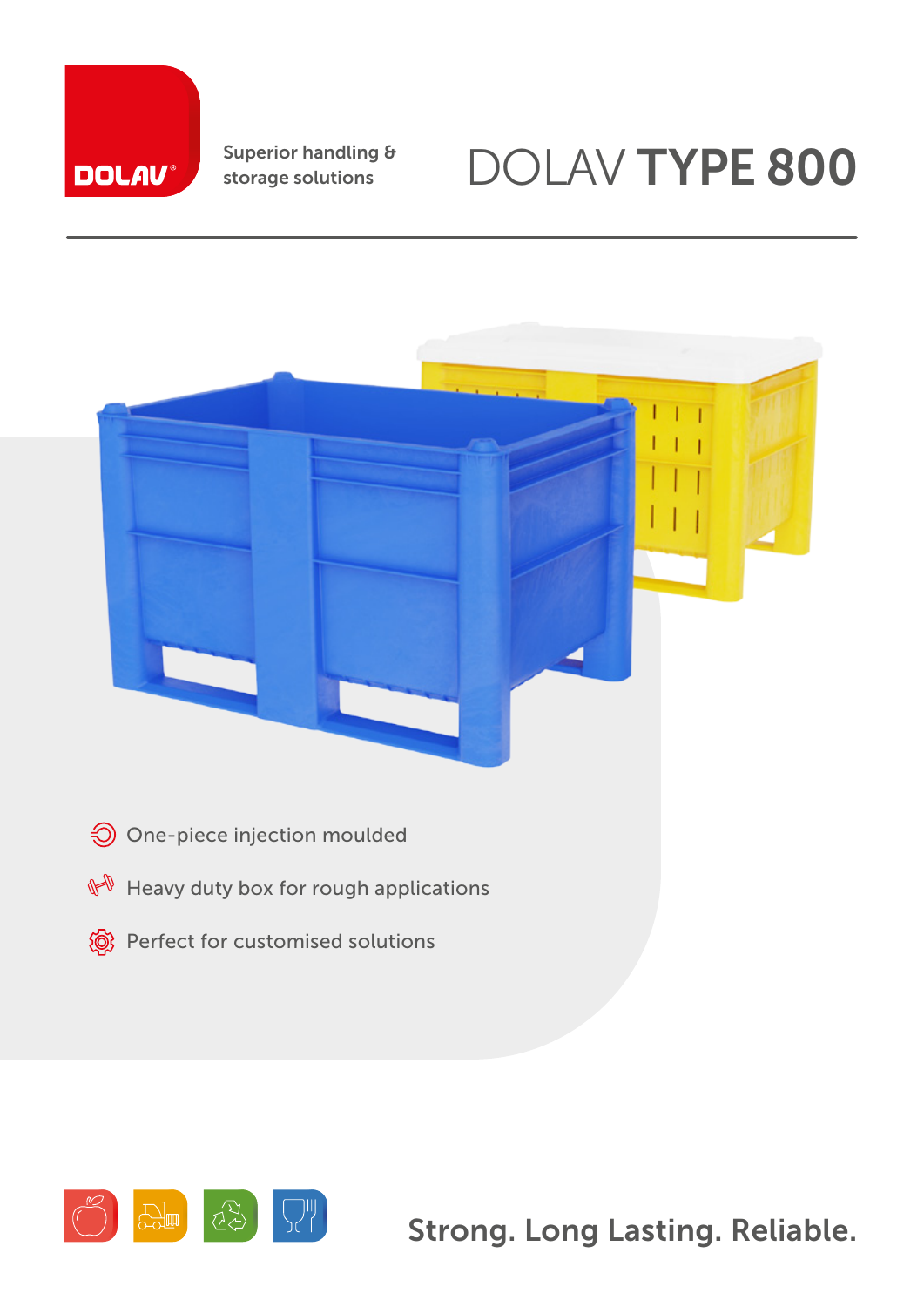

#### Local stock available

Looking for fast delivery? For unique colours? For box pallet that will serve you for many years?

Dolav has many warehouses in Europe from where we can provide you with the best quality boxes, with local service and support.



#### **DOLAV**<sup>®</sup> Type 800

Dolav's Type 800 box pallet, is strong and highly durable making it ideal for demanding applications. This strong box pallet includes integral runners, allowing a high level of hygiene.



GPS tracking unit for global tracking Tracking Systems and the ESD





Hot stamped Sequential Embossed logo<br>
logo numbering





The designed strength of Type 800 boxes make them exceptionally suitable for recycling of expired food products, batteries and fluorescent bulbs.

This UN certified box is produced in different sizes and lengths according to customer's request.

More options available - please ask for different dimensions and accessories.



numbering



Your company name, logo and sequential numbers can be hot stamped onto the Dolav for easy identification.

#### Logo options

#### Customised Products

wheels



Special height SH-440 Special height SH-540





Special height SH-1000 Special length SL-1905 Special length SL-2160



### Available Options

Detectable Material



Smarter and efficient stock management



Anti-static surface resistivity





AM Antimicrobial Additive



Special length SL-600





stackable wheels